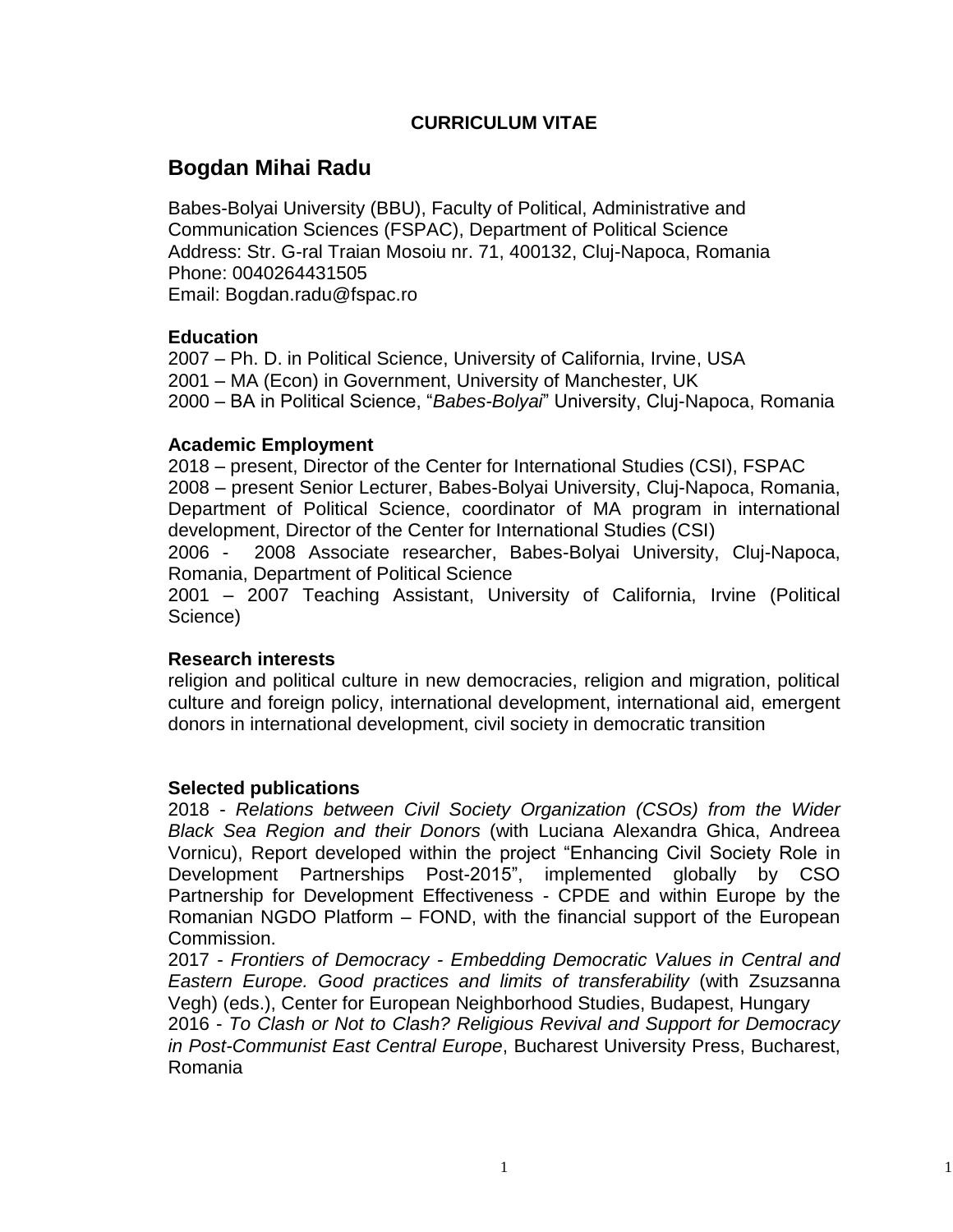2016 – "Tolerance of liberal values in Romania: anti-abortion strategies – between religious beliefs and civil society mobilization" (with Cosmina Paul), in Kyriaki Topidi and Lauren Fielder (eds.), *Religion as Empowerment: Global legal perspectives*, Ashgate. (242-268)

2015 – "Threading the Waves of Development in East Central Europe: Democratic Transition and the Crafting of Emerging Donors' Development Policies", *Analele Universitatii Bucuresti, Studia Politica*, nr. 17:2 (81-98)

2015 – "Democracy in Central and Eastern Europe: Test of Early Impact" (with Nina Bandel and Katelyn Finley) *East European Politics* nr. 31:2 (129-148)

2014 – "The Cultural Transition", in Peter Balazs et al. *25 years after the fall of the Iron Curtain. The state of integration of East and West in the European Union*. European Commission, DG Research and Innovation, ISBN 978-92-79- 38535-3.

2013 – "The Word of God Comes into the Voting Booth. Church Attendance and Political Involvement in East Central Europe during the Early 1990s", *Polish Sociological Review* (184/4)

2011 – "Parental involvement in schools. A study of resources, mobilization, and inherent inequality", *COMPASO Journal of Comparative Research in Anthropology and Sociology* vol. 2/2

2011 – "Religious Determinants of Democratic Values", in András Máté-Tóth and/si Cosima Rughiniş (eds.), *Spaces and Borders. Current Research on Religion in Central and Eastern Europe*, Berlin: Walter de Gruyter

2011 – "Romanian Youth under Change: Political Values and Attitudes" (with Carmen Greab) in Ronald King and/si Paul E. Sum (eds.), *Romania under Basescu*, Lanham, MD: Lexington Books

2010 – "Young believers or secular citizens? An exploratory study of the influence of religion on political attitudes and participation in Romanian highschool students", *Journal for the Study of Religions and Ideologies*, vol. 9, no. 25, Spring 2010

2010 – "Explaining Political Participation in East Central Europe" (with Gabriel Badescu), in *Mapping value orientations in Central and Eastern Europe*. Brill Press: Leiden

2006 – "Consolidation of Democracy in Postcommunist Europe," *Center for the Study of Democracy Paper Series*, University of California, Irvine, September 2006 (with Nina Bandelj)

## **Grants**

2015 - Romanian Ministry of Education Research Grant (principal investigator, coordinator of a team of researchers; PN-II-RU-TE-2014-4-0032): Religious Organizations and the Social Capital of Youth in Postcommunist Countries

2015 – UNDP Romania Micro-capital Grant – Raising awareness for development cooperation. The role of universities.

2012 – EUROLAB (Gesis, Leibniz Institute for the Social Sciences), one month visiting research fellowship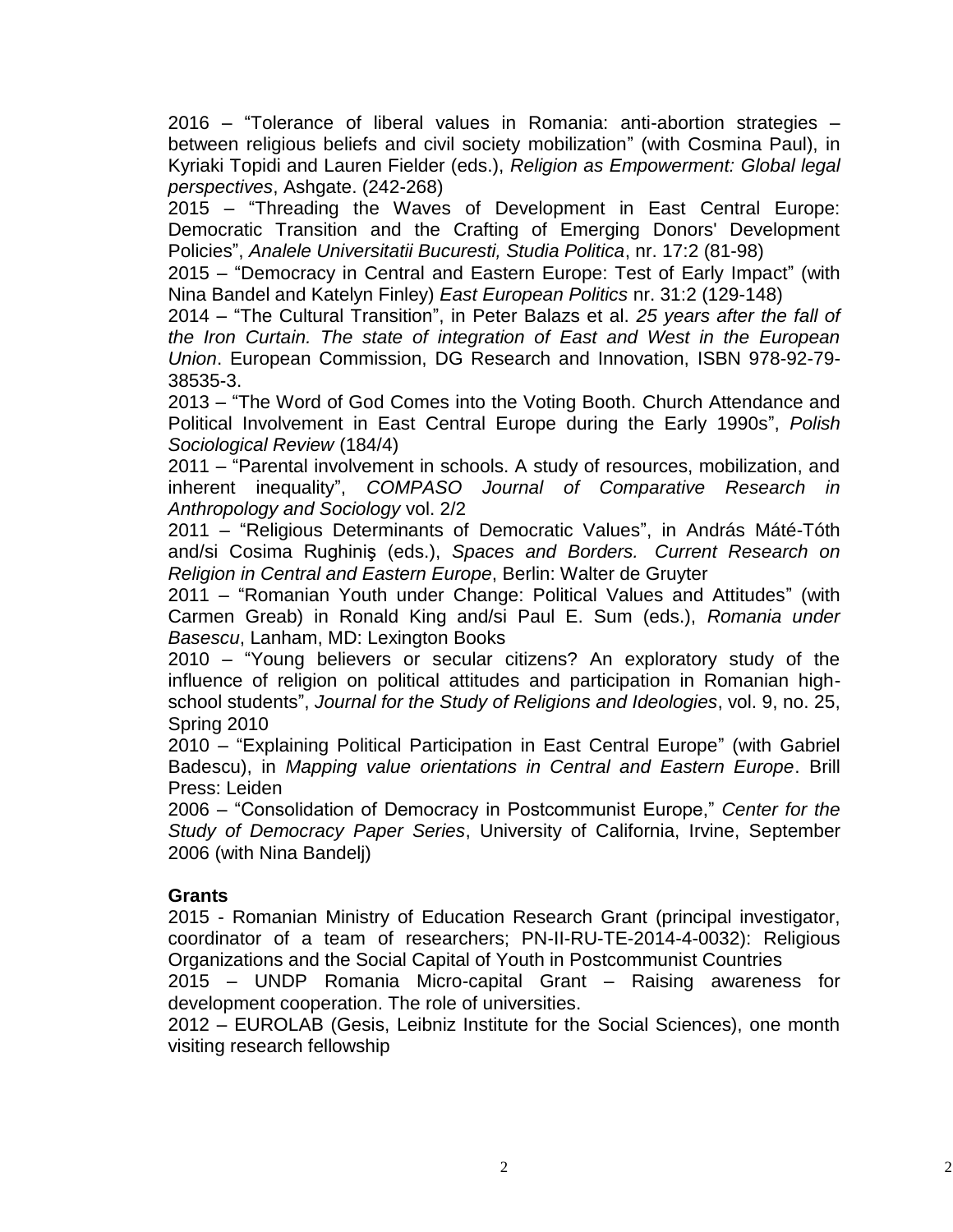2011 – Romanian Ministry of Education Post-doctoral research grant (PN-II-RU-PD-2011-3-0068) – Support for international development in post-communist countries of the European Union – reinterpreting political culture

2011 – Romanian Academy, Post-doctoral Fellowship POSDRU 89/1.5/S/61104 - INTERNATIONALIZED GOVERNANCE. A longitudinal study of societal support for European policies in Romania, 2007-2011

2011 – Collegium Budapest Volkswagen Stiftung New Democracy Grant

2010 - European Social Fund, contract POSDRU/22/2.1/G/22008, Facilitating access to the labor market through internships, project manager

2010 - EUROLAB (Gesis, Leibniz Institute for the Social Sciences), twomonth visiting research fellowship

2010 – Open Society Institute – Small grants competition on Parental involvement in school comparative research

2010 - individual research grant from the REVACERN (Religions And Values: Central And Eastern European Research Network 2007-2009) a FP VI funded project – with the research Orthodoxy, National Identity and Democracy in East Central Europe

2008 – Member of a collective Romanian governmental grant on the political values of the Romanian youth – specializing on the relationship between religious beliefs and behaviors and democratic values

2007 – University of California, Irvine Summer Research Fellowship (State and Church in Ukraine and Belarus – interviews with the North American diaspora)

2006 - Taiwan Foundation for Democracy, Visiting Fellowship (Religion, Church and the Creation of Democratic Political Culture in New Democracies. A Comparative Research Proposal.)

2005 – 2011 Taipei Representative Office in Budapest, course Development grant – Introduction Democratic Transition and Consolidation in Taiwan

2004 – University of California, Irvine, Summer Research Fellowship (Religion and Political Participation in Romania)

2003 - University of California, Irvine, Summer Research Fellowship (Church and State in Central and Eastern Europe)

2001 – University of California, Irvine Social Science Fellowship to pursue a Ph.D. in Politics and Society, University of California, Irvine, CA

2000 – Open Society Institute/Chevening Fellowship to pursue an MA degree in Government at the University of Manchester, UK

## **Selected conferences**

2018 - SCOPE Science of Politics, Bucharest, Romania, Determinants of Generosity in Foreign Aid.

2017 – APSA (American Political Science Association) Meeting, San Francisco, USA, Religion and Social Capital Among Romanian Youth.

2017 - SCOPE Science of Politics, Bucharest, Romania, Social Capital, Religion and Migration: Conceptual Clarifications and a New Research Agenda.

2016 - SCOPE Science of Politics, Bucharest, Romania, Democracy, Accountability and Support for International Solidarity: Current Trends and Theoretical Challenges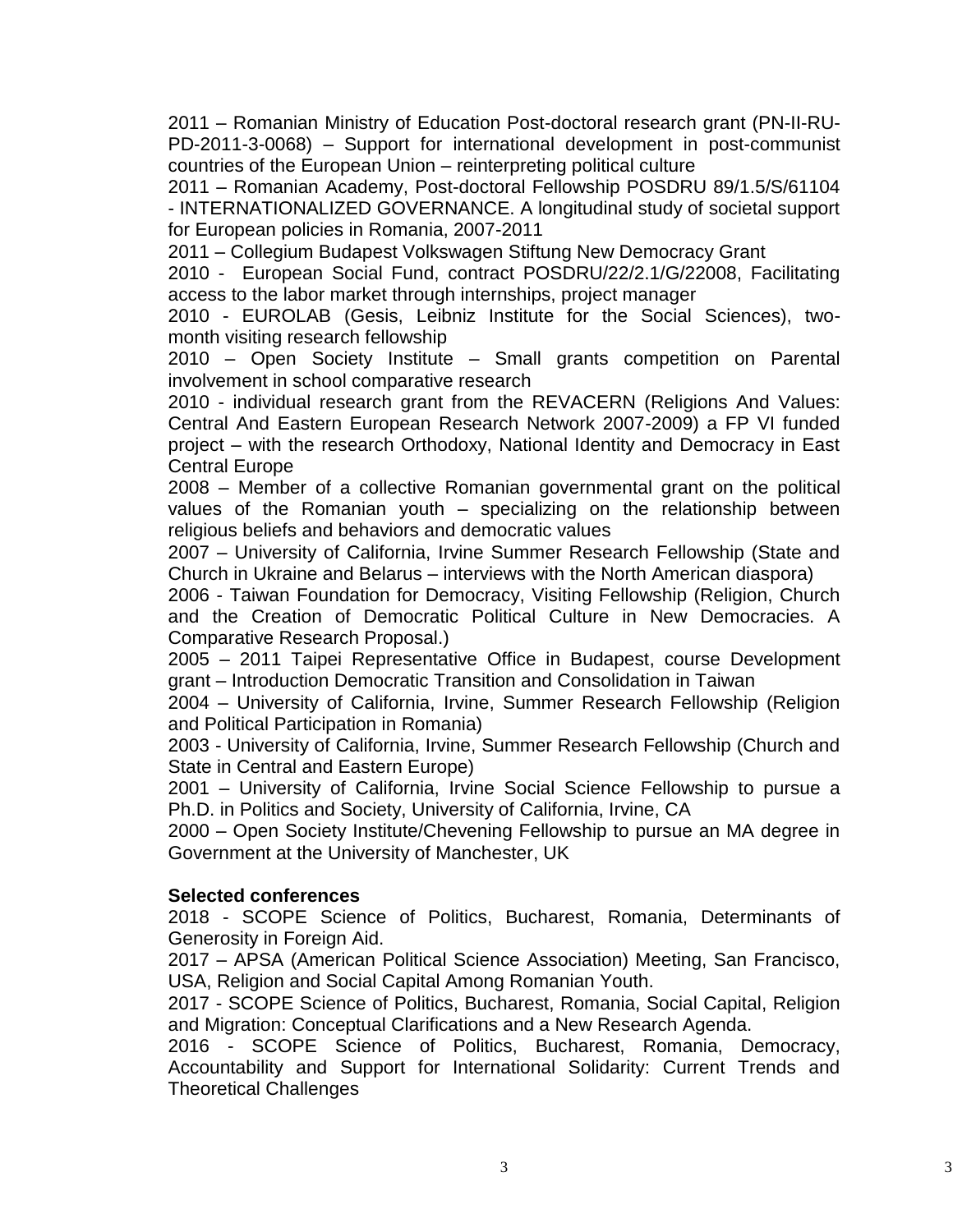2015 - Democracy in East Central Europe before and after EU Integration. A debate about pre- and post-accession conditionality, CEU, Budapest, Hungary, (De)consolidating democratic political culture in East Central Europe after EU integration.

2015 - Effects of elections in CEE countries on EU governance, CEU, Budapest, Hungary, Religious determinants of political participation (with Zselyke Tofalvi).

2014 - Threading the Waves of Development in East Central Europe: Democratic Transition and the Crafting of Emerging Donors' Development Policies, CEEISA Conference, Cluj, Romania

2013 - The Political Cultures of International Development: An Exploratory Study of Public Opinion in Central and Eastern Europe, UACES Conference, Leeds, Great Britain

2013 - Threading the Waves of Development in East Central Europe. Democratic Transition and the Crafting of Emerging Donors' Development Policies, International Conference Between Power and Knowledge: Think Tanks in Transition, National Cheng-Chi University, Taipei, Taiwan

2013 - European Integration and Democracy in Postcommunist Countries: Test of Early Impact, (with Nina Bandelj and Katelyn Finley), ASA (American Sociological Association) Annual Conference, New York, USA, August 2013.

2012 - Education, religion and the construction of civic values in Romania, paper presented at the international workshop organized by the Faculty of Education at Hebrew University of Jerusalem, Jerusalem, Israel, October 2012.

2012 - Support for enlargement and the acquis communautaire in EU member states and in Turkey, with Zselyke Tofalvi, Sabanci University International Conference, Turkey

2012 - Romanian Youth under Change: Political Values and Attitudes, 2012 International Congress on Romanian Studies, Sibiu Romania, July 2012

2011 – Raising Awareness on Development Cooperation (RADC) International Conference, Nicosia, Cyprus – "Political culture and international development in the European Union. An exploratory study"

2008 – Catholic University of Louvain international conference on Youth values – "Young believers or secular citizens? A study of the influence of religion on political attitudes and participation in Romanian high-school students"

2006 – American Sociological Association Conference, Montreal, Quebec, Canada "Consolidation of Democracy in Postcommunist Europe," (with Nina Bandelj)

2006 - Babes-Bolyai University Faculty of Political Science Conference, Cluj, Romania, "Constructions of the Past and Religious Property Restitution. Democracy, Orthodoxy and Nationhood in Romania"

2005 – Tamkang University EU Conference, Tamsui, Taiwan, "Democratic Deficit and EU Enlargement. A study of political attitudes East and West"

2004 - Western Political Science Association Conference, Portland OR, USA, "The word of God comes into the voting booth. A comparative study of religious determinants of political participation in Central and Eastern Europe